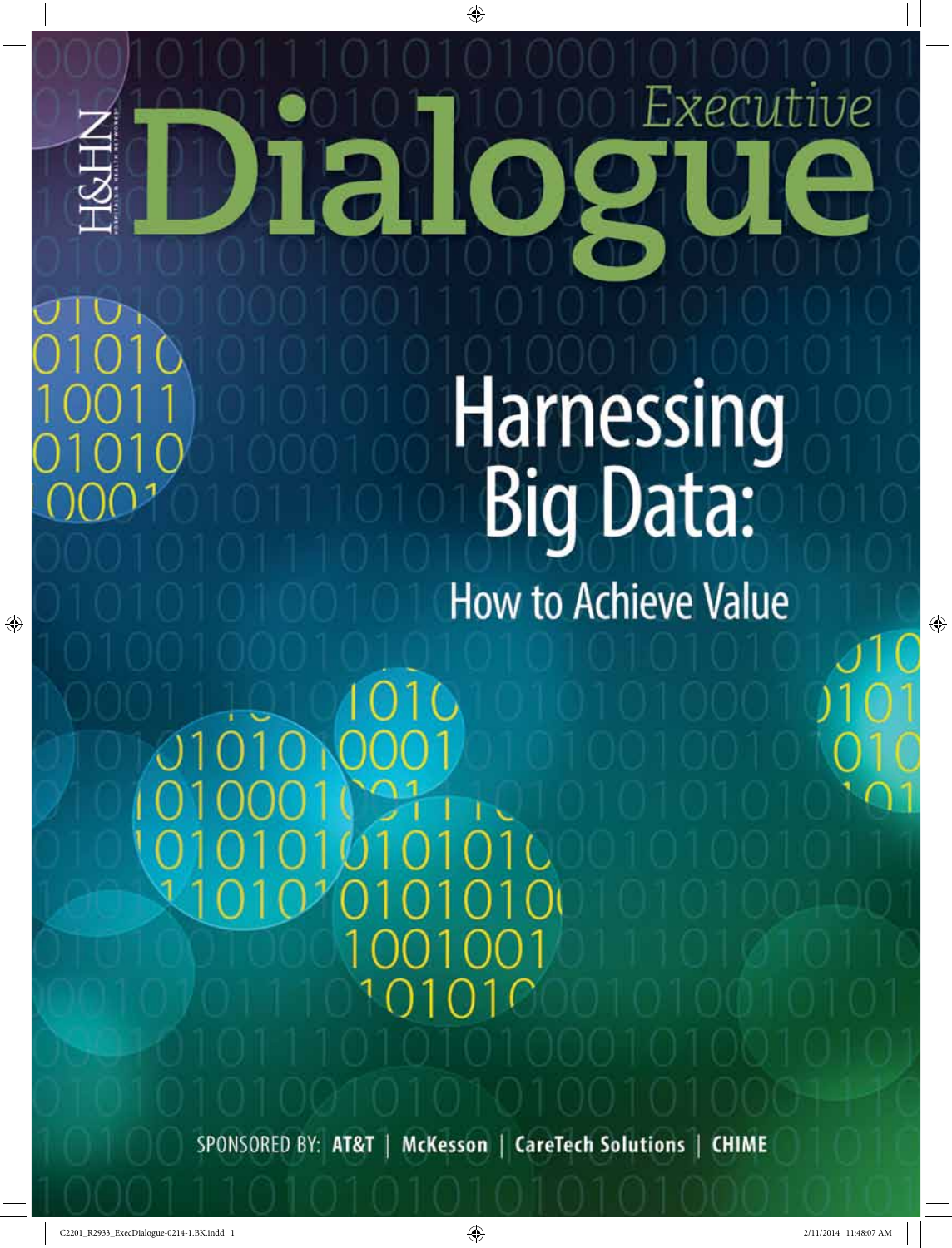### Harnessing Big Data: How to Achieve Value

**The shift to population health manage-<br>
<b>The shift to population health manage-**<br> **The shift of populations to tackle**<br> **The shift of data, including data**<br> **The shift of data infusion pumps. This is in<br>
addition to the w** ment will require organizations to tackle an onslaught of data, including data from personal medical devices such as FitBits and infusion pumps. This is in addition to the wealth of patient data that are currently collected and disseminated to clinicians. Hospitals and health systems will have to find ways to sift through the data to identify what's relevant to their practice and how it can be used to enhance patient care delivery.

> Health Forum convened a panel of industry experts Oct. 9 in Phoenix to discuss ways organizations can use data



more effectively. Health Forum would like to thank all of the participants for their open and candid discussion, as well as McKesson, AT&T, CareTech Solutions and CHIME for their support of this event and the Most Wired Survey.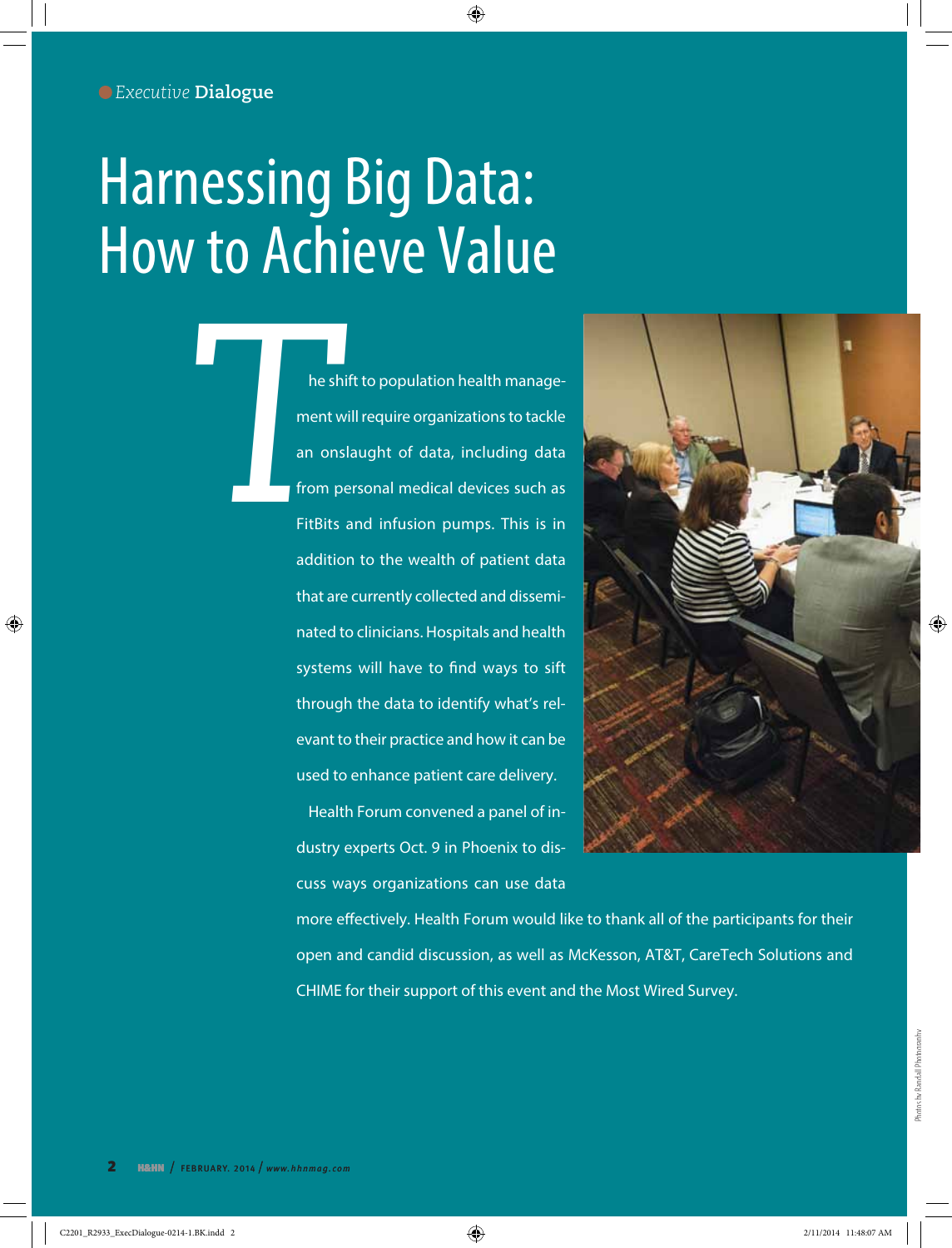

MODERATOR (Matthew Weinstock, Health Forum): Data are going to be an integral part of the shift to a value-based, accountable-based health care system. Population health is dependent upon turning data into information and acting on it. How do you define Big Data within your organizations? What does it mean for you?

PAT SKARULIS (Memorial Sloan-Kettering Cancer Center): Well, I think the term Big Data is being used too broadly. We, of course, use it to refer to things in our hospital setting. It's the information we get from our monitors, for example, that allows us to do predictive analysis of

the patient. The other place I see it in health care is with genomic data and its associated components of proteomics and all the rest of it. That is definitely going to be Big Data. But, as of this point, I'm not sure that just having a lot of structured data and some clinical notes is enough to call it Big Data, but we are definitely headed there.

LINDA REED, R.N. (Atlantic Health): That's exactly right. Big Data, to me, is volume. The issue is what is important volume and what is not important volume and then how do you winnow out what is usable and what is not. Anything that's coming from a FitBit, a FuelBand or a JawBone, might be important. They might be used as physiological monitors, but they might not be. That's one place where we can collect a lot of information and then we need to decide what's important. I agree with Pat that the term is used too broadly and is a lot of hype.

PAMELA MCNUTT (Methodist Health System): We don't really use that term in our organization. We speak more specifically to what it is we are trying to accomplish, rather than just saying we are looking for a solution to manage Big Data. We are looking for a solution that can help us in our accountable care organization to look for risk in our patients. We are looking for a solution that can be a registry of patients in medical homes and ACOs. So, we speak specifically to what the need is rather than just speaking to Big Data. We get many phone calls from vendors saying they can do Big Data. It's like a solution looking for a problem to solve. We have to define the problem, because it doesn't do you any good to have a mass of data if you don't know what questions or what information you need out of that data.

STEPHEN STEWART (Henry County Health Center): The volume proposition is the scale, too. We are a small facility, but we face the same issues. It's disparate sources and more data than you

**Big Data, to me, is volume. The issue is what is important volume and what is not important volume and then how do you winnow out what is usable and what is not.**

Linda Reed, R.N.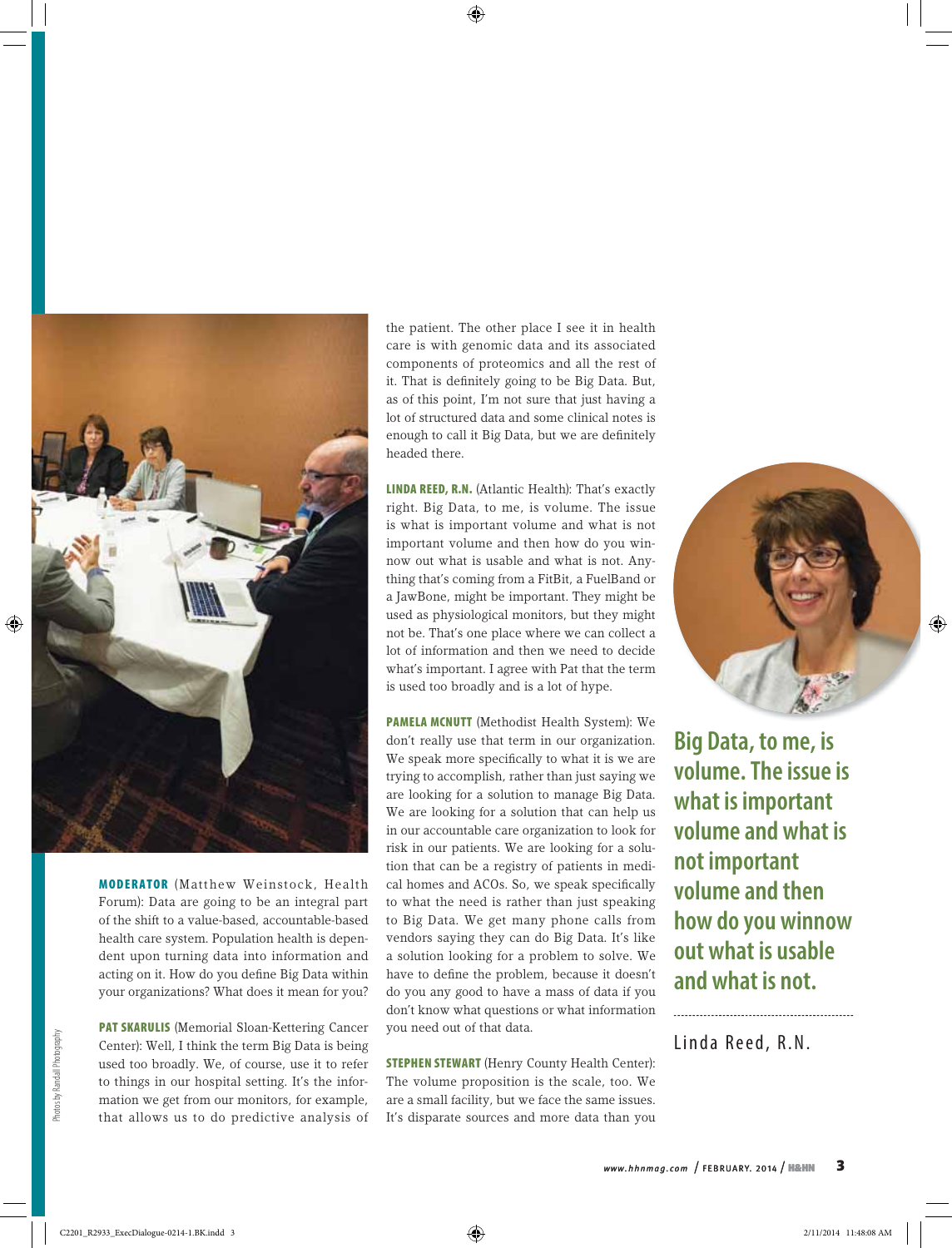#### *Executive* **Dialogue**



**Real opportunities exist to ensure that data are in the clinical workflow. You can really impact patient care directly if you can feed the right data into a clinical workflow and be able to act on it immediately.**

Mary Beth Sirio, R.N.

are traditionally looking at, but it's pulling data together from disparate sources and then trying to turn that into information.

MARY BETH NAVARRA-SIRIO, R.N. (McKesson Technology Solutions): The goal is to move from more retrospective analysis to real-time analysis and, ultimately, predictive analysis so we can actually impact outcomes. We are still in the real-time analysis phase now and moving toward predictive analysis. It's evolving rapidly.

MODERATOR: How do you determine what data are important and get past the hype?

REED: Everybody is trying to get past the hype. The Big Data label has gotten old. We have enough problems with too little data, not just Big Data.

ALBERT ORIOL (Rady Children's Hospital): We need to know what questions to ask. But by the time we figure out what questions to ask, it's often too late to collect the right data. So, sometimes we do need to try to get as much data as we can and hope that when the questions come up, we have collected the data. Otherwise, we find ourselves asking questions for which there are no data to tap into.

MODERATOR: What gaps exist now in collecting the right data from the right sources? How are you trying to close those gaps?

MCNUTT: Our biggest challenge is trying to get data from all of the physicians in our ACO.

Our medical home program is a little easier, because it involves mostly employed physicians. But that's not the case for our ACO. Currently, there are between 20 and 30 different electronic health records out there. Some physicians don't have EHRs. We really need some of that data. We don't need all of it, but we do need some of it. We are trying to identify the data that are important for us now and, we can expand upon it in the future. What do we absolutely, positively need right now, to be able to move forward in this phase of our ACO journey? What are the 10 pieces of data that are essential to us now and we can expand upon that list in the future?

**SKARULIS:** We have to go to our warehouse to retrieve structured data. We've gone back for the past six years and are bringing in all of our physicians' clinic notes. It's a bit different for us since we are a specialty hospital, but we are bringing that in, even though we don't exactly know how we are going to use it. This includes all of the individual radiology and pathology reports. We are at the beginning steps of trying to understand more of what we have.

JIM VELINE (Avera Health): Well, at the risk of adding another catchphrase to our vernacular, I think what we struggle with is pursuing actionable information. We get caught up in buying information that is sold to somebody, and we buy it back, and it's our data to start with. We have shared this information with numerous parties, and then we move on to the next round of collecting information. We are dealing with this fire hose of information coming down to us and getting very little actionable information as the result. I echo Pam's approach. We start with the problem and work backward and focus on things that can and should change in our health care system as opposed to pursuing information for information's sake. We can all claim some responsibility for being a victim of that behavior for the last few years. But now that we have a wealth of information that the provider community has not historically had, we are getting excited about some of the right things. We have to focus on what are we going to do with it and what can we do with it.

NAVARRA-SIRIO: Real opportunities exist to ensure that data are in the clinical workflow. You can really impact patient care directly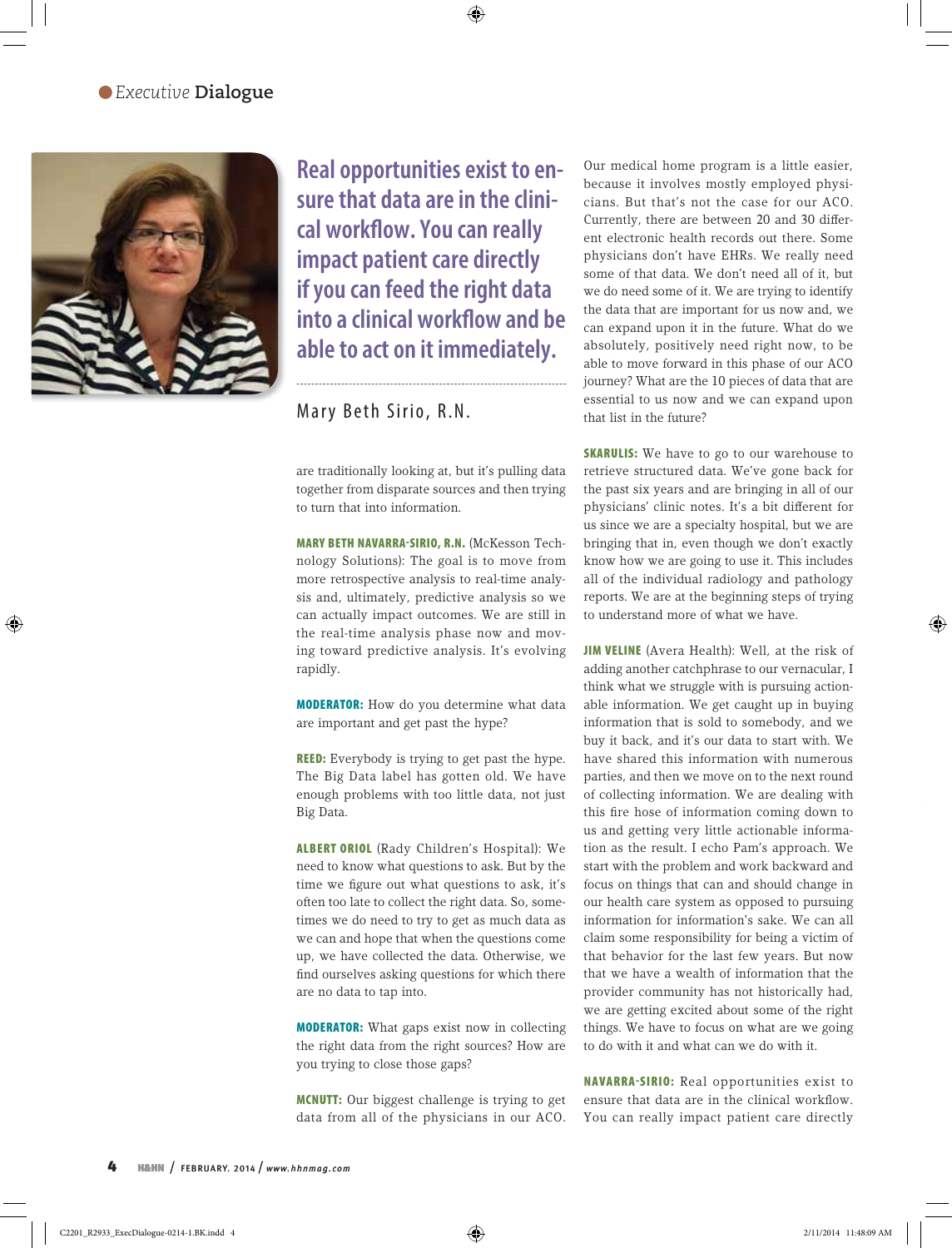if you can feed the right data into a clinical workflow and be able to act on it immediately. However, if you think about things like ventilator-associated pneumonia, we have known how to prevent that for years. Organizations didn't begin to make big strides toward prevention until they started hardwiring the metrics into the clinical workload. It's that kind

of actionable clinical data that can really make a difference.

MCNUTT: One thing that crosses my mind a great deal is the role of the health information exchange. If HIEs were really functional as they should be, we should be able to get the acute, post-acute, ambulatory, pharmacy and lab data

# Panelists

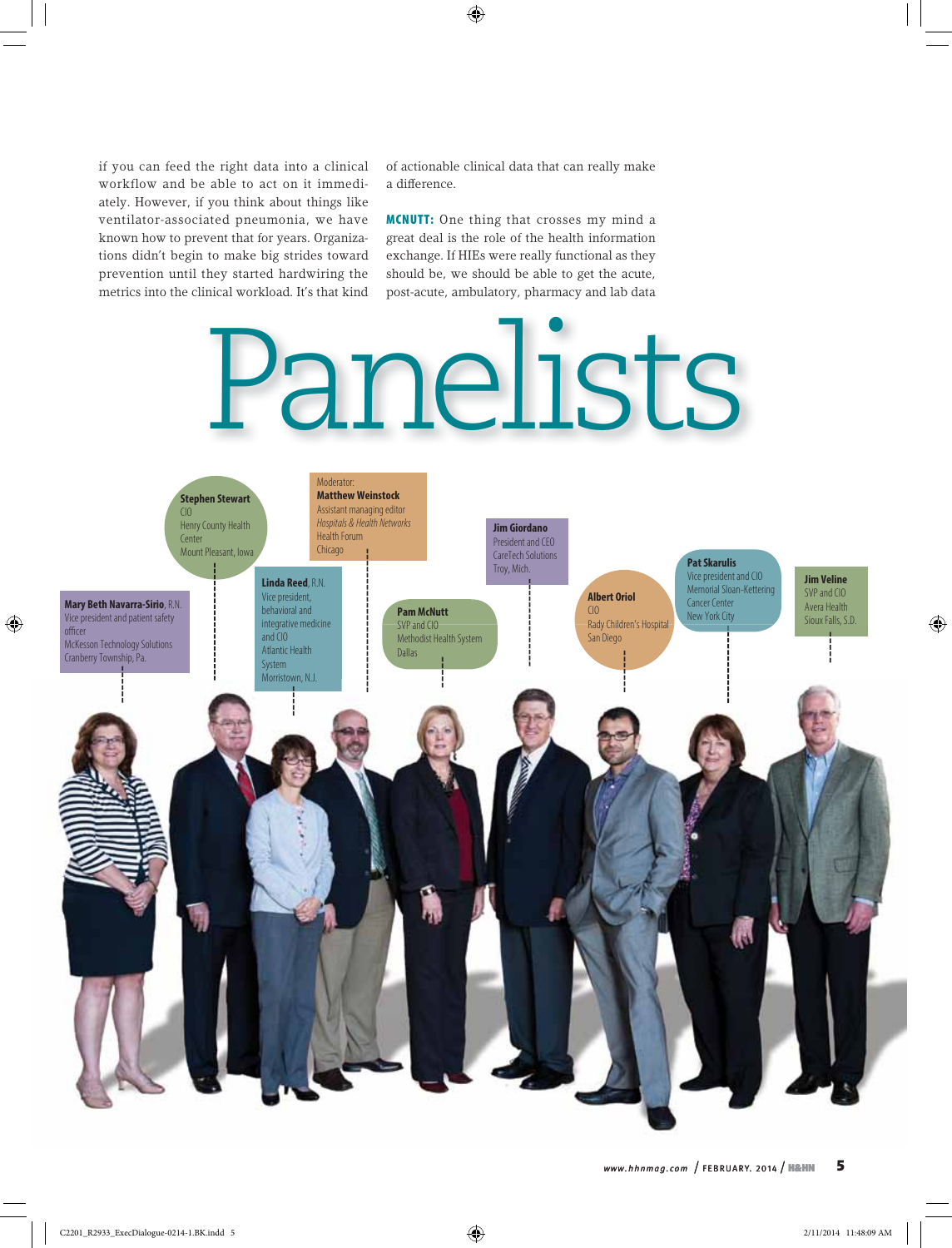all in one location. To me, that's the ultimate Big Data. I worry sometimes about how many times in a particular region, even our city, that we are reinventing the same things.

REED: That's interesting. It's a conversation we need to have with our regional HIE. We are going to move from being a data exchange to a data aggregator, right? At the end of day, our value is going to be getting that information and reporting out to our members.

JIM GIORDANO (CareTech): I look at Big Data as anything that is used for population health. One size certainly does not fit all. A neonatologist does not need the same information as a cardiologist. The challenge is that it comes from different sources. Think about the flu shot. If a patient receives a flu shot at his or her local drug store, how do you get that information?

ing out what to push to physicians?

**ORIOL:** Trial and error.

**STEWART:** Listening to them.

VELINE: Physicians are indeed sympathetic to cost, but they are much more enthusiastic about the things they can use to improve the quality of the care for their patients. We are starting to look at the quality side as the indicator, and if we want to make it actionable, we have to start emphasizing that. Physicians will respond in kind when they can see the benefit to their patients. That has as much benefit as driving down the cost. We are in the shift, but we are not far enough along yet to see the benefits of the infrastructure we have in place.

STEWART: Jim just said it very well. In my expe-



#### **I look at Big Data as anything that is used for population**  health. One size certainly does not fit all.

#### Jim Giordano

Another consideration is the manner in which data are collected. Unstructured data are obviously a big challenge. It's not only the quality, but the quantity of the data. Smoking cessation data should be more than a mere 'Yes' or 'No.' Physicians need to know frequency and duration. We are finally to the point where we can use this information for population health.

**ORIOL:** We are definitely moving toward achieving actionable data. The key is getting it into the clinical workflow, as Mary Beth mentioned. When we talk to physicians, one of the things that they worry about is what they are going to do with all of the data. Who is going to pay for that time? Another concern is liability. Given the mass of data that is presented to them, what happens if they miss something? We are gaining ground, but we have a lot of work ahead of us.

**MODERATOR:** How do you get to that point, figur-

rience, physicians are interested in two things. They are concerned about their workflow and how they can deliver better care. You have to accept that and, perhaps as a leap of faith, know that if you focus on providing better care, it will have a positive impact on cost. If you have a focus on where you want to end up and believe that improved outcome, improved care, will have a positive influence on cost ultimately, then listen to what the clinicians are telling you that they need. After awhile, you will get to a point where you can coach them little bit on what they need.

It's a bit different in the rural setting because smaller organizations may not have all of the technology that you would find in larger, urban settings. The decision-making process is sometimes a bit easier because physicians don't have excessive amounts of data to sort through. We are part of an HIE and we are also working on a pilot project with the VA to exchange information. The VA is very advanced and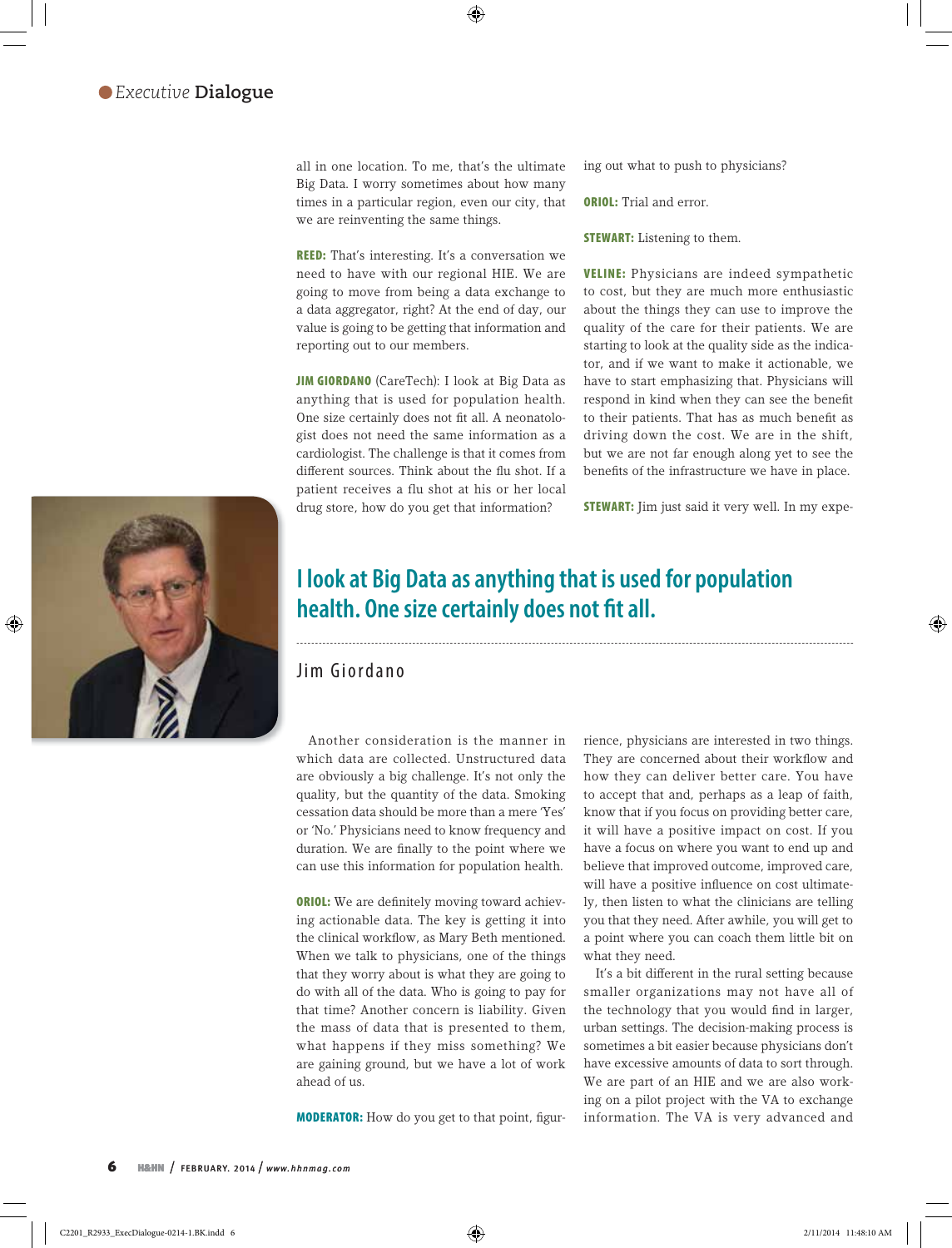

**We are definitely moving toward achieving actionable data.**

#### Albert Oriol

they have a lot of information, but they don't share a lot of it. Our physicians are saying that any information is better than none. Our Blue Button Project with the VA is a tiny step in the right direction. It means more information that we have to consume, but it provides more timely data. We need to stay focused on our end game and that is to provide better outcomes, and data exchange will help us get there. We may at times go off in the wrong direction but we need to keep moving and ultimately we will get to the right place.

I honestly can't fathom the shear magnitude of data encountered by my colleagues at larger facilities. Their challenges are greater than mine. But relative to the size of the resources of the organization, we are all the same. We have the same breadth of issues and the challenges are the same.

MODERATOR: Let's talk a little bit about that resource question particularly on the staffing side. We know that you are all facing a shortage of IT staff. Big Data requires significant analytics. Are you experiencing shortages? If so, what are the solutions?

REED: It's interesting, because the role needs some sort of hybrid person that has clinical knowledge and analytic knowledge. We are experiencing a drought in terms of analytic experience. We don't have enough of those people in place yet.

**ORIOL:** We are experiencing that, too, so we are trying a slightly different approach. We need very solid technical people who can understand the ins and outs of the data. Then we need people who have the capability to ask the right questions and compare them. Linda is absolutely right; finding the person with both sets of skills is hard. We are trying to cultivate those skills.

MCNUTT: We have found some solutions that we've adapted from the insurance industry and adapted them to our ACO endeavors. There are cloud-based solutions out there so we don't have to reinvent the wheel. If you are trying to analyze Medicare claims, there are companies that already do that. It's just in the cloud. The nice thing about that is it doesn't take any resources. It comes with some set utilities and tools, and they already know the kinds of things you need to be asking. How you are going to group people by diseases and find your high-risk areas or your high consumption areas, for example. A lot of these queries already have been written, so you look for a tool in the cloud with some of these basics already delivered. We then need the capability to drill down to the data we need. It saves us a lot of resources by not trying to run or develop that inhouse. We just don't have the resources to do it, and so we are finding that we can actually maintain that posture and have a reasonable selection of tools.

**SKARULIS:** We are expanding the numbers of analytics people throughout the institution. We have a large group in IT; but we have a number of groups at the department level. I call them superusers. We are finding it hard to find people who really understand the nuances of health care and have the analytic background. We have to train them for about six months

#### **Our physicians are saying that any information is better than none.**

Stephen Stewart

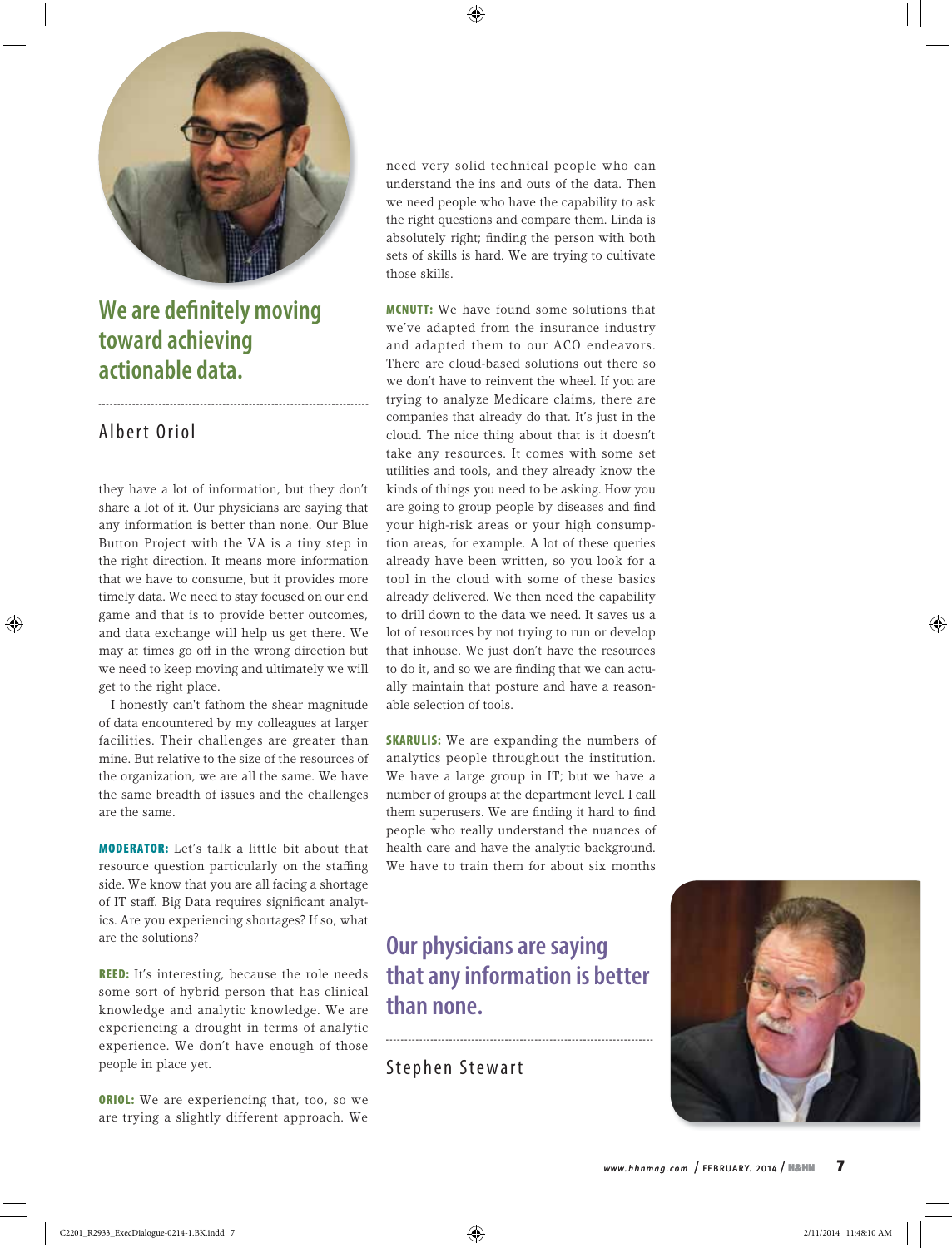#### *Executive* **Dialogue**



**It takes a leap of faith, so to speak, in capturing and recording data and producing credible information.**

Jim Veline

on doing very simple reports and then we can move on to more complex stuff. Finding people who understand the nuances is very hard, and I guess you only get it by being in a health care organization. We are looking for people who have skills with visualization tools and adding those to the mix. We think some of that will be extremely important to make data use easier for everybody else in the institution. Part of our mission is research, so we need this data for research purposes. We are trying to understand everything about cancer and get that in the hands of our physicians. We have developed a Web-enabled tool that is compliant with the Health Insurance Portability and Accountability Act so our physicians can go in and actually begin to extract the data they need.

**ORIOL:** If we have to become the providers of data, we are always going to be the bottleneck. We need to get our clinicians, our researchers and end users the capability to access the data themselves. It's the only way to address the demand. We can't be the sole providers of the data.

REED: That goes back to: What does the IT department of the future look like, right? Do all the resources need to reside there? Or do specialty departments need to have some depth in those areas? It's an interesting question and it may change the face of IT.

**SKARULIS:** We have to be an enabler to the rest of the organization. We have to be there for support.

MODERATOR: Jim, are you seeing that kind of conversation occur nationally as you talk to some of the hospitals that you work with?

GIORDANO: Definitely. There is a big demand across our entire customer set for database analyzers and report writers. That, as it was mentioned earlier, is a person who understands the clinical implications of the data. Some organizations are starting to use data effectively. It depends on the specialty; some are more advanced than others.

We have been collecting data for years. Now we have to think within the context of population health. What will that yield us? Maybe it will enable us to predict a regional outbreak and target a flu vaccine for the type of flu in your region. Those are the kinds of questions that we are thinking about.

REED: We've used rapid response teams for many years. When we review the data and use some of the new monitoring tools, we may never need another rapid response, right? The data could potentially identify a situation before we have to call a rapid response team. We may be able to prevent codes.

GIORDANO: On the patient care side, some of our customers are profiling patients. They are identifying patients that are at high risk for readmission and they are gathering data around that. They assign advocates to track the patient for 30 days to oversee compliance. Those data are having an impact. Readmission rates are dropping in organizations that are using data in this way.

**ORIOL:** We are doing that in San Diego. Our first challenge is to capture data. We have some gaps, but we are capturing data. Now we need to extract useful information from that data. That's where we are today. We can use the data to make decisions or we can use it

#### Key Findings

Do not get bogged down in the collection of data for data's sake. It's important to establish a list of goals and then select the data that will be useful to achieve them. ✱



 $\blacktriangle$  Data need to become part of the clinical workflow to allow for real-time decisionmaking and predictive analysis.

The need for data analysts is on the rise and supply may not meet demand. Organizations may need to cross-train clinical staff to assist with data analysis. ✱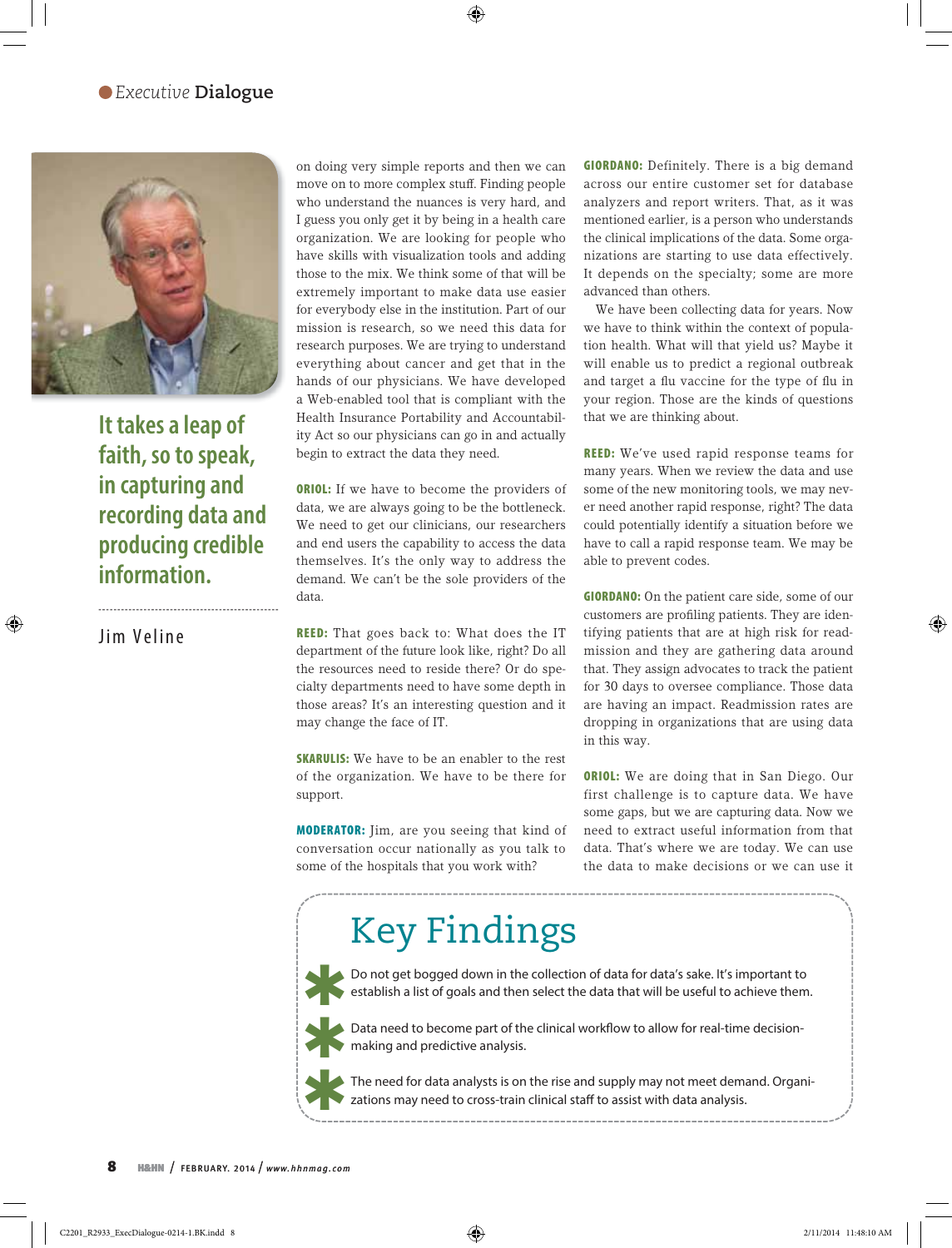#### Hospitals' use of business intelligence tools



to drive automation. To do that, we are going to need the capacity to extract the data and build it back into the system. It will become a self-feeding improvement circle. I find that very exciting, but it drives back to the resource question and prioritization.

VELINE: It takes a leap of faith, so to speak, in capturing and recording data and producing credible information. We are starting to produce data reports and getting feedback from the user community and clinicians. We are re-evaluating how the reports are written, what information is being pulled out, what kinds of conclusions are being made. It's going to take a long time to get to where we need to be.

**SKARULIS:** Another thing to consider is whether the data are used properly by the consumer. As we begin publishing the metadata on everything in the warehouse, we convene groups to discuss particular problems, such as a census. How do you define census? We might bring in 40 people from different groups and start talking so that we get a precise definition. We also may publish sequel code. We do this on the Web so that people will understand what you are talking about. Here is the code to pick up that will give you the correct calculations. We are trying to ensure that we have consistent use of data and definitions and we try to educate people along the way. That will be a challenge. It's great that people are becoming more independent, but we have to be sure that they are doing it correctly. It's sort of an educational role

that we are taking on.

MODERATOR: Prioritization was brought up a bit earlier. Where does this fall in terms of prioritization at your organization?

MCNUTT: We need to make it a bigger priority. Frankly, it's a balancing act for many organizations, because we don't know that ACOs and similar types of programs are going to be the answer five years from now. I believe they are the answer. But for now, we need to keep one foot in the old world and one foot in the new one. The way things are changing in the regulatory environment is very difficult for all of us. We have to rely heavily on our senior leadership to tell us where we need to be spending our time and what are our priorities and then really be willing to stick to our guns.

REED: That's right. We have dipped our toes into the new environment. The question is: When will we reach the tipping point and move further into the new world?

MCNUTT: Reimbursements are shrinking, so we have fewer resources and everyone is worried about margins. And yet, we are trying to live in two different worlds and have IT systems that can support the traditional acute care ambulatory care model and then systems that can support population health. It's not a sustainable model.

**SKARULIS:** As we gain greater understanding of ACOs and how health care is being consumed,



**We are trying to ensure that we have consistent use of data and**  definitions and **we try to educate people along the way. That will be a challenge.**

Pat Skarulis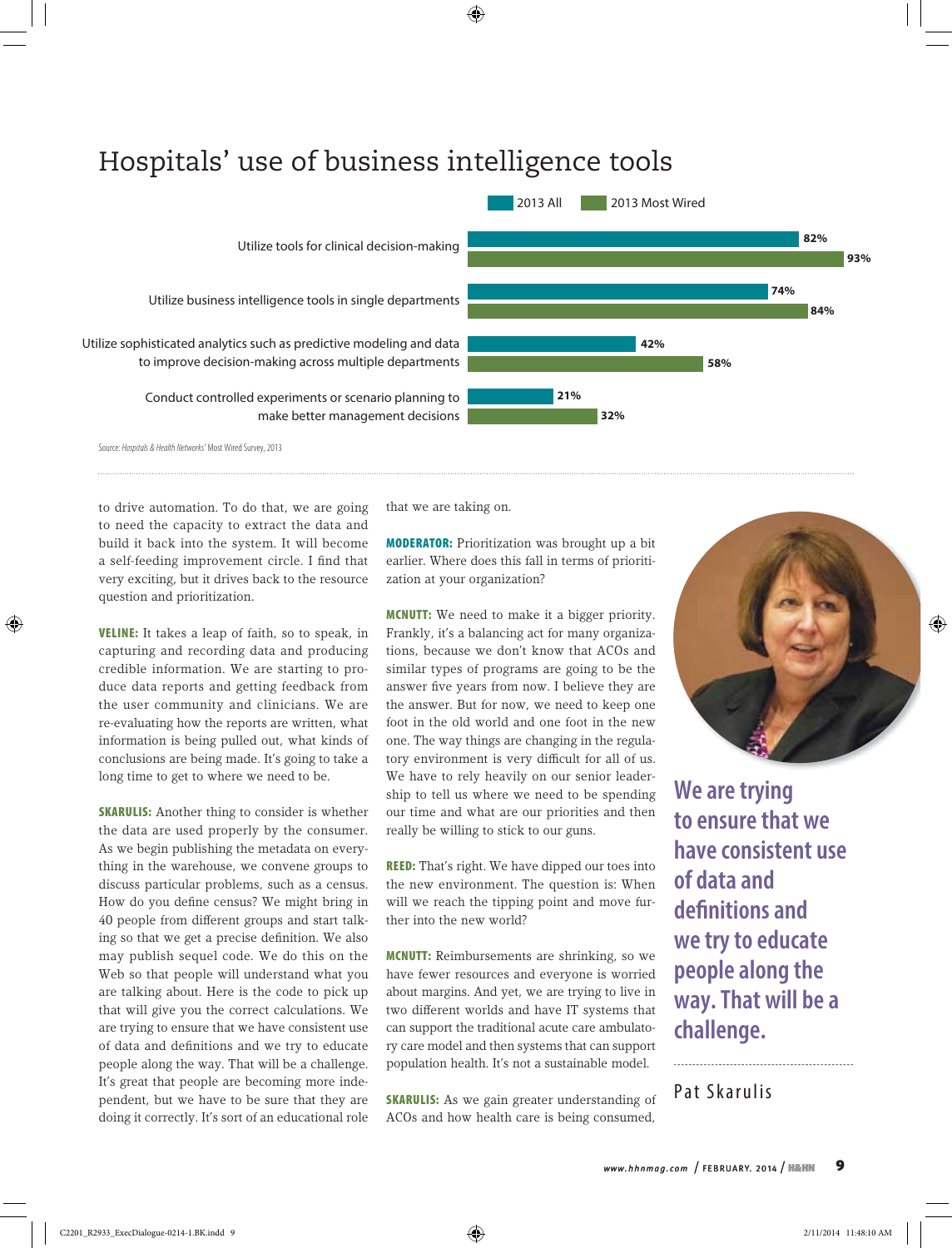#### *Executive* **Dialogue**



**We have to rely heavily on our senior leadership to tell us where we need to be spending our time and what are our priorities and then really be willing to stick to our guns.** 

#### Pamela McNutt

I don't think it matters as much where we will be in five years. All of these changes are for the better, enhancing care delivery and improving patient outcomes.

MCNUTT: That's true from a quality standpoint, but we can't ignore the financial situation. When and how will the reimbursement match it? We've talked for years about preventive medicine, but the financial reimbursement never worked. If hospitals and health systems fully embraced population health and pushed care outside of the organization, they would go bankrupt. They real question is: Where will the reimbursement model be in five years?

**ORIOL:** We have these conversations fairly often; they center around what is best for the patient. What is best for the population? Once you make the decision to go there, you have to work with your payers on the back end to make it work. If we truly believe this is the way we are going to make an impact, we have to go forward and then figure out the financials on the back end.

MCNUTT: All of us are pushing for clinical quality inside each particular visit. There is no doubt that has value. The question is: How far do you go on the population health management piece? How much responsibility do you want to take for the post-acute visits? Those types of questions are the ones that are lingering. How far do we go now? Clearly, there are many analytical tools to help us get better every single day, to help us practice evidence-based medicine. And we can move forward with many of these things regardless of our long-term plans.

REED: It's funny, because we started off with how

#### Hospitals' use of clinical analytics



Source: *Hospitals & Health Networks'* Most Wired Survey, 2013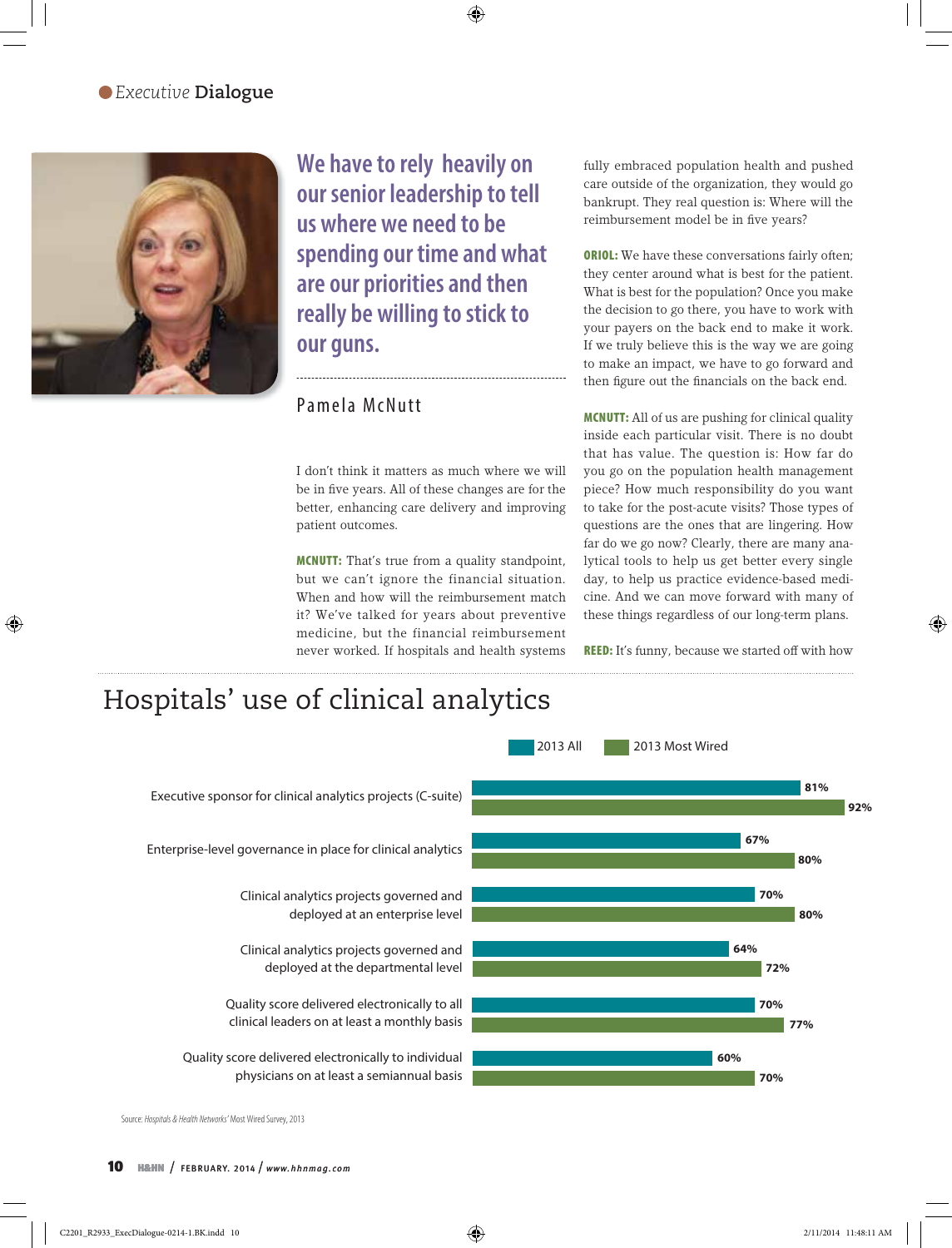do you define Big Data and we've moved on to how we define population health management.

GIORDANO: Well, getting back to Big Data. We do see hospitals struggle with how to use Big Data to demonstrate value. It's not just the clinical experience; It's about engagement. Again, it's that big umbrella in defining population health and that means the entire experience. That's all part of the value-based reimbursement.

MODERATOR: Let's talk about patient engagement. Linda mentioned the FitBit earlier and we've discussed retail clinics and how that information can get into the patient record. How do we capture patient experience in all of this?

**ORIOL:** We are working with several companies now to capture patient experience data for some home monitoring tools such as glucose monitors. We really believe that these tools will help us get a better sense for managing the patient. We can improve their quality of life and decrease the cost of their care by keeping them well-managed and avoiding readmissions or ED visits, things of that nature. This data can help us with predictive analytics.

**REED:** Patient care delivery will be very different in the future. Many of our organizaitons have sleep centers. A sleep study is about \$3,000. But new technology allows for in-home studies that cost about \$1,500. That's something every hospital executive needs to consider. What will the service catalog look like in five years? What are we going to stop doing? That's why we are talking to physicians and encouraging them to start looking at FitBit data. We have to start moving toward that future because it's fundamentally going to change the way we look at what we provide.

SKARULIS: Smartphones will have a major impact in terms of what people will carry around with them. We have applications for our patients to self-report their response to medications, for example. They can tell us whether they slept well or whether they experienced any nausea. By the time they come back for a follow-up appointment in two weeks they may forget so this helps us to collect the data we need. The response is pretty good. We think Smartphones are going to be one of the big tools, along with FitBits and similar technologies.  $\star$ 

## ponsors ✱

#### **AT&T | www.att.com/healthcare**

At AT&T, we're connecting health care in exciting, efficient new ways to help you enhance clinical collaboration, improve patient engagement and care outcomes, lower costs, and move to value-based care. AT&T ForHealth<sup>SM</sup> is developing and delivering advanced IT solutions in four areas: mHealth, care collaboration and HIE platform, telehealth and cloud-based services and applications. From health plans to hospitals to physician offices to patients' homes, we're connecting stakeholders across the continuum of care, using smart networks and mobile technologies that help to create a healthier world.

#### **McKesson Corp. | www.mckesson.com**

McKesson is a leading health care services and information technology company dedicated to making the business of health care run better. We partner with payers, hospitals, physician offices, pharmacies, pharmaceutical companies, home health care agencies and others across the spectrum of care to build healthier organizations that deliver better care to patients in every setting.

#### **CareTech Solutions | www.caretech.com**

CareTech Solutions, a health care information technology services provider, creates value for hospitals through flexible IT support solutions that contribute to improving patient care while lowering health care costs. From implementing emerging technologies to supporting day-to-day operations, CareTech offers clients expert health information technology services, earning it the 2008, 2009, 2010 and 2011 Best in KLAS award for IT Outsourcing (Extensive), and the 2012 Best in KLAS award for IT Outsourcing (Partial) as ranked by health care executives and professionals in the "2012 Best in KLAS Awards: Software & Services" report.

#### **CHIME | www.cio-chime.org**

The College of Healthcare Information Management Executives is an executive organization dedicated to serving chief information officers and other senior health care IT leaders. With more than 1,400 CIO members and 100 health care IT vendors and professional services firms, CHIME provides a highly interactive, trusted environment enabling senior professionals and industry leaders to collaborate; exchange best practices; address professional development needs; and advocate the effective use of information management to improve health and health care in the communities they serve.